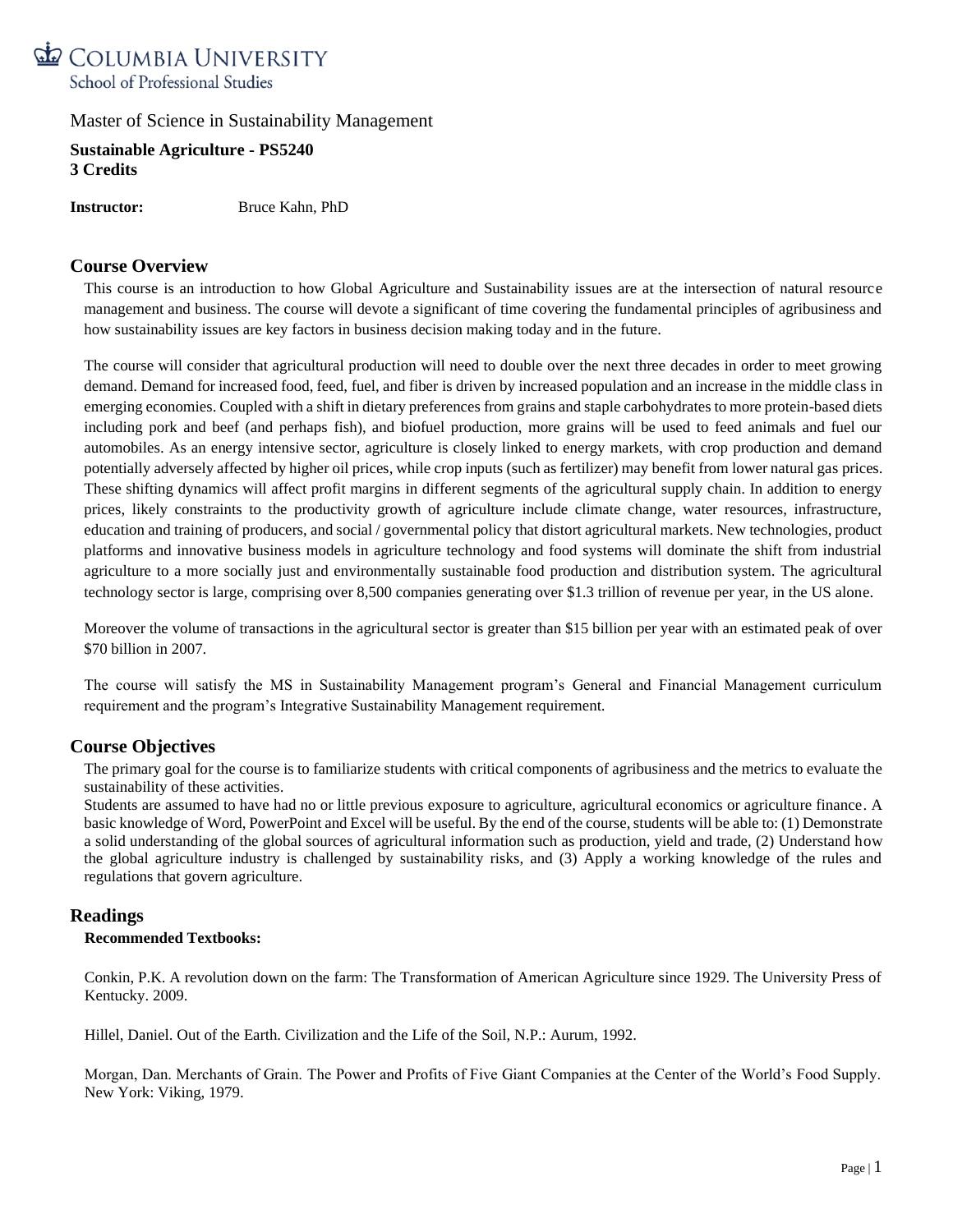

Smil, Vaclav. Enriching the Earth: Fritz Haber, Carl Bosch, and the Transformation of World Food Production. Cambridge, MA: MIT, 2001.

Additional Readings (General):

- Caldecott, B., Howarth, N. & McSharry, P. (2013) Stranded Assets in Agriculture: Protecting Value from Environment-Related Risks. Smith School of Enterprise and the Environment: University of Oxford. Oxford.
- FAO (2015) Natural Capital Impacts in Agriculture. Food and Agriculture Organization of the United Nations, Rome.
- FAO. (2013) Global agriculture towards 2050. Rome, FAO. OECD/FAO (2013), OECD-FAO Agricultural Outlook 2013– 2022, OECD Publishing and FAO.
- Rockström, J. et al. (2015) Sustainable intensification of agriculture for human prosperity and global sustainability. Ambio 2017. Vol 46: 4-17.
- Tilman D, Balzer C, Hill J, Befort BL (2011) Global food demand and the sustainable intensification of agriculture. Proc Natl Acad Sci USA 108: 20260–20264.
- World Economic Forum. (2012) Putting the New Vision for Agriculture into Action: A Transformation is Happening. World Economic Forum. Geneva.
- McKinsey: Resource Revolution (2011)
- UCS (2013) The Healthy Farm: A Vision for US Agriculture. Union of Concerned Scientists Policy Brief
- World Economic Forum. (2012) Putting the New Vision for Agriculture into Action: A Transformation is Happening. World Economic Forum. Geneva.

## **Method of Instruction - Evaluation**

The course will be imparted over 12 two-hour sessions. Introductory textbooks are recommended for the course and additional readings from key reports, websites and magazine/news articles will be supplemented by real, practical examples of sustainability issues in today's agribusiness industry.

#### **Course Requirements: Assignments & Method of Evaluation**

Regular attendance in class is required and students are expected to have done the readings for each class. Grading for the course will be determined by the following:

#### **Participation**

Contribute to class discussions. This means enhancing the quality of the class experience for yourself and others. It involves making relevant, useful and non-obvious comments and posing pertinent questions in clear and succinct language.

#### **Research Projects:**

You will complete 10 short assignments that consist of a research paper and in-class presentations covering key issues related to sustainability & agribusiness. Each paper will be graded on a twenty-point scale.

The class will be organized by Modules. Each Module will contain a 30 minute in-class presentation and written report (maximum 25 pages). The report and oral presentation will be graded on a letter grade scale from F to A+. Projects will be evaluated for demonstration of knowledge of agribusiness and the implications for sustainability, and the demonstration of the use and analysis of agricultural data both quantitative and qualitative. All students in a group receive the same grade for the written report and an individual grade for their oral presentation. Students will form groups of 4-5 and will be assigned a project topic, assessing a sustainable agriculture theme.

The final course grade will be computed using a weighted index of numeric grades that combine the grades for papers, attendance and participation, and oral presentation, scaled into a letter final grade scale from F to A+.

### **Grading Policies**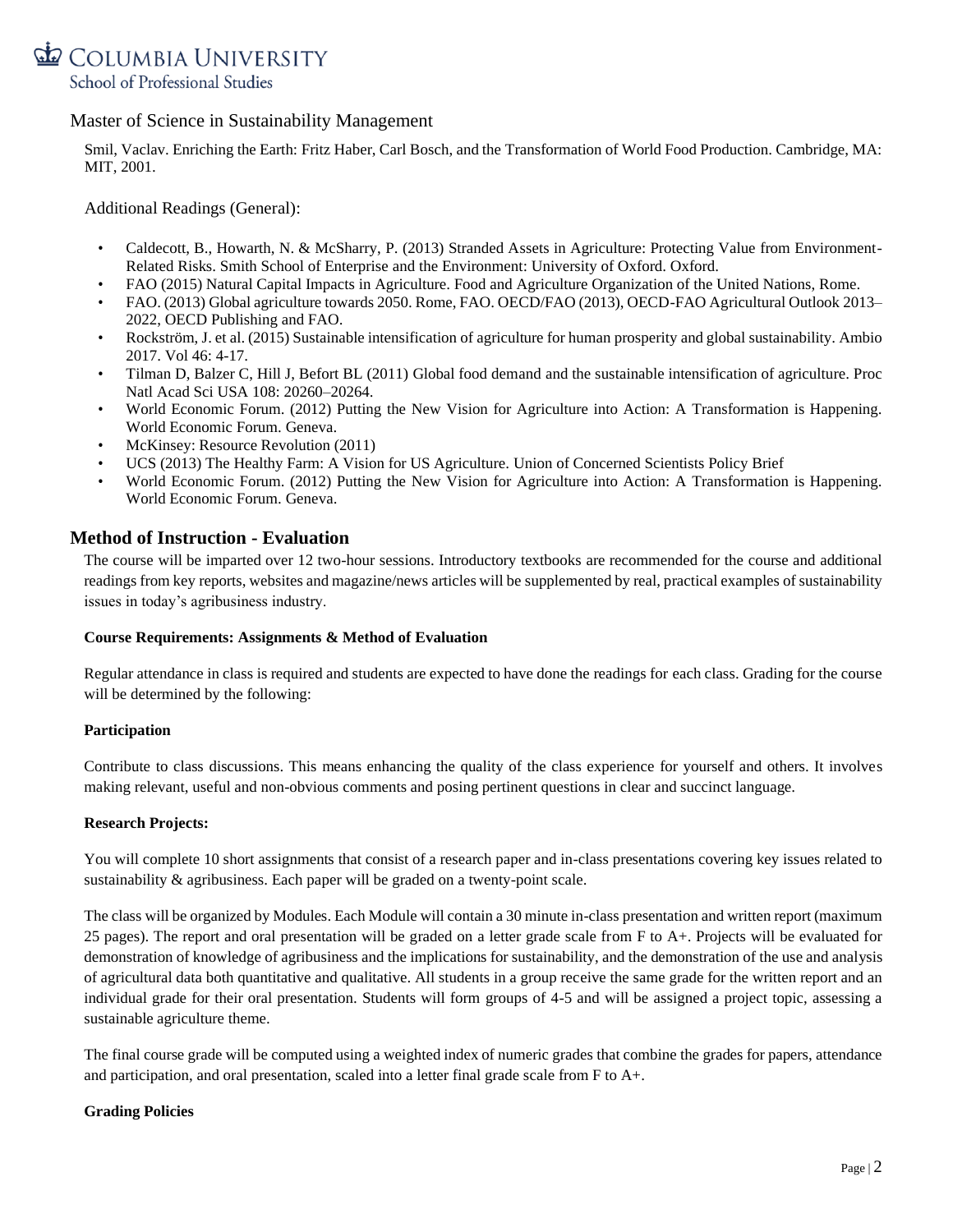# COLUMBIA UNIVERSITY School of Professional Studies

# Master of Science in Sustainability Management

The following identifies how points awarded to individual assignments translate into letter grades for the course: A= 93-100, A-  $= 90-92$ , B $+287-89$ , B $= 84-86$ , B $-80-83$ , C $+277-79$ , C $=74-76$ , C $=70-73$ , D $=66-69$ ,

 $F= 65$  or fewer

# **Course Policies**

### *Attendance*

Students are expected to arrive on time, attend all classes, and to stay until the end of class unless they have notified the instructor at the beginning of the session that they will be leaving early. Each unexcused absence will result in a 1 point deduction from the participation grade.

### *Late Assignment Policy*

Assignments are due on the dates/times identified. One letter grade will be deducted from any assignment submitted after the due date/time. No assignment will be accepted after the deadline for submitting final grades.

### *Incompletes*

As outlined in the School's grading and academic starts policy, "A grade of 'I' (incomplete) is a temporary grade indicating failure to complete assigned work. The mark is given only upon the request of the student and at the discretion of the instructor. The student and faculty member must sign a completed 'Request for Grade of Incomplete Form' before the final class session. The 'I' must be removed within one year after the end of the semester in which the student received the grade. Students seeking an extension of this time limit must have the approval of the instruction and successfully petition of the director of their program. If no petition is made, of if the petition is unsuccessful, the grade is chanced to an N-Permanent Incomplete- which remains on the student's permanent record.

# **School Policies**

### *Copyright Policy*

Please note—Due to copyright restrictions, online access to this material is limited to instructors and students currently registered for this course. Please be advised that by clicking the link to the electronic materials in this course, you have read and accept the following:

The copyright law of the United States (Title 17, United States Code) governs the making of photocopies or other reproductions of copyrighted materials. Under certain conditions specified in the law, libraries and archives are authorized to furnish a photocopy or other reproduction. One of these specified conditions is that the photocopy or reproduction is not to be "used for any purpose other than private study, scholarship, or research." If a user makes a request for, or later uses, a photocopy or reproduction for purposes in excess of "fair use," that user may be liable for copyright infringement.

### *Academic Integrity*

Columbia University expects its students to act with honesty and propriety at all times and to respect the rights of others. It is fundamental University policy that academic dishonesty in any guise or personal conduct of any sort that disrupts the life of the University or denigrates or endangers members of the University community is unacceptable and will be dealt with severely. It is essential to the academic integrity and vitality of this community that individuals do their own work and properly acknowledge the circumstances, ideas, sources, and assistance upon which that work is based. Academic honesty in class assignments and exams is expected of all students at all times.

SPS holds each member of its community responsible for understanding and abiding by the SPS Academic Integrity and Community Standards posted at [http://sps.columbia.edu/student-life-and-alumni-relations/academic-integrity-and-community](http://sps.columbia.edu/student-life-and-alumni-relations/academic-integrity-and-community-standards)[standards.](http://sps.columbia.edu/student-life-and-alumni-relations/academic-integrity-and-community-standards) You are required to read these standards within the first few days of class. Ignorance of the School's policy concerning academic dishonesty shall not be a defense in any disciplinary proceedings.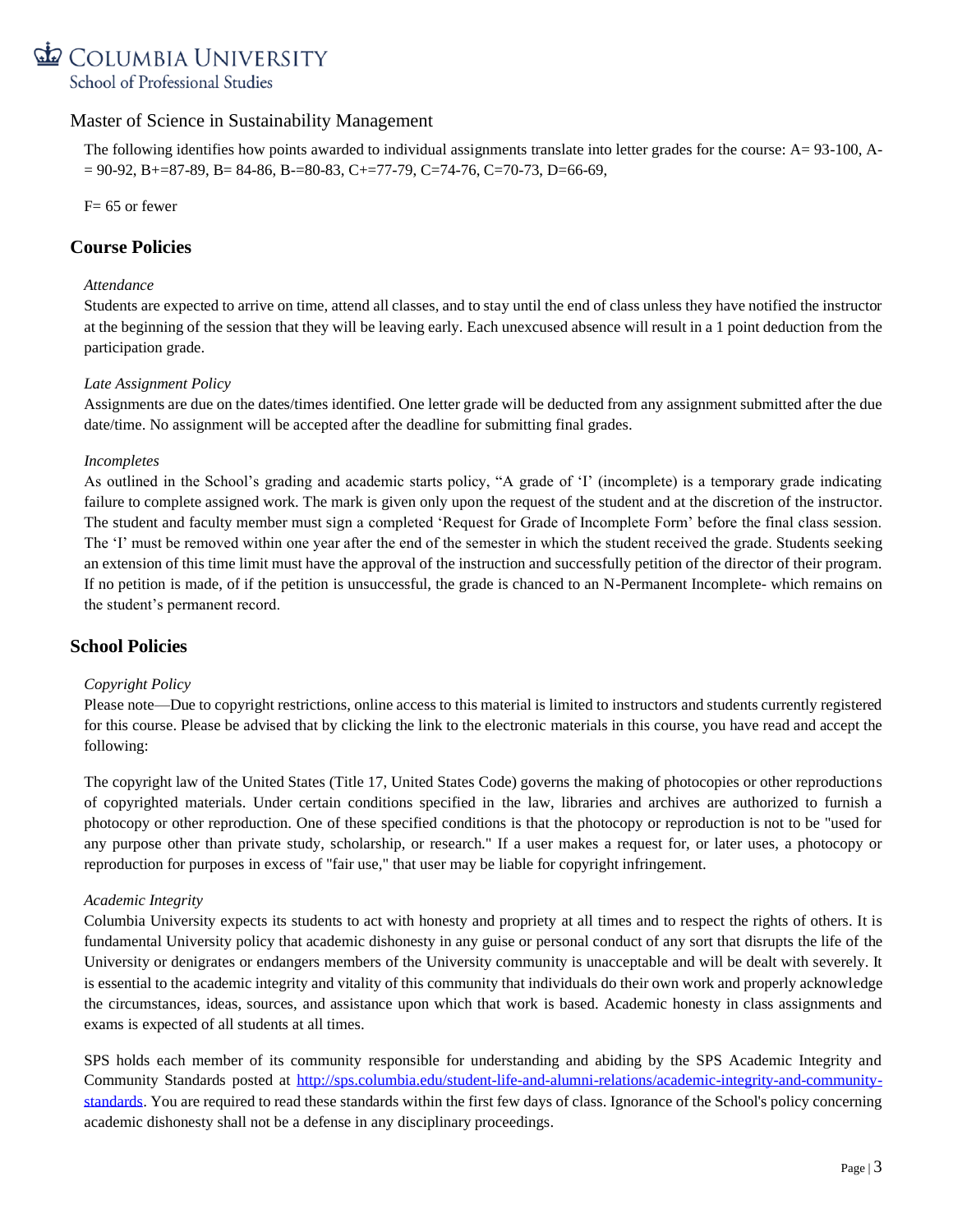

### *Accessibility*

Columbia is committed to providing equal access to qualified students with documented disabilities. A student's disability status and reasonable accommodations are individually determined based upon disability documentation and related information gathered through the intake process. For more information regarding this service, please visit the University's Health Services website: [http://health.columbia.edu/services/ods/support.](http://health.columbia.edu/services/ods/support)

# **Course Schedule/Course Calendar**

### **Session 1: Introduction to Agriculture**

• OECD & FAO 2013-2022 Agriculture Outlook

### **Session 2: What is agriculture and how has it evolved**

- (TEXTBOOK) Merchants of Grain
- Godfray HCJ, Beddington JR, Crute IR, Haddad L, Lawrence D, et al. (2010) Food security: The challenge of feeding 9 billion people. Science 327:812–818.

### **Session 3: Agriculture Asset Classes & Investment Trends; Global Trade Flows; Agricultural Finance**

- DBCCA. (2009) Investing in Agriculture. Far-Reaching Challenge, Significant Opportunity: An Asset Management Perspective
- Chen et al. (2013) Investing in Agriculture as an Asset Class. Agribusiness and Applied Economics Report 711, North Dakota State University.
- Geman, H. and Martin, G. (2011) Understanding Farmland Investment as Part of a Diversified Portfolio. Bunge Global Agribusiness.
- Hertel et al. (2012) Real Asset Replication
- Lang et al. (2017) Investing in Sustainable Food & Agriculture.
- TIAA-CREF (2014) Real Assets White Paper
- USSEC (2011) How the Global Oilseed and Grain Trade Works. HighQuest Partners, Danvers, CA.

### **Session 4: Soil fertility & fertilizers; GMOs and Organics; Chemicals: Pesticides, Insecticides, Fungicides**

- Smil, V. (2011) Nitrogen cycle and world food production. World Agriculture 2:9-1.
- Foley J. A., Ramankutty, N., Brauman,K.A., Cassidy, E.S., Gerber, J.S., et al. (2011) Solutions for a cultivated planet. Nature 478: 337–342.
- UCS (2009) Failure to Yield: Evaluating the Performance of Genetically Engineered Crops. Union of Concerned Scientists.
- MSCI: Bayer AG. Report
- MSCI (2016) Specialty Chemicals
- (TEXTBOOK) Enriching the Earth, Vaclav Smil
- Whiting, D. et al. (2011) Estimating Soil Texture. Colorado State University.

### **Session 5: The US Farm Bill & Export Tariffs; Land Grab and Farmland Investment Principles, Infrastructure**

- Hertel, T. W. (2011, January) The Global Supply and Demand for Agricultural Land in 2050. American Journal of Agricultural Economics.
- Murray, L. & McGrath, M. (2016) Sustainable Farmland Investment Strategies: An Introduction to Current Conditions. Independent Study - Yale School of Management and Yale School of Forestry.
- Speller, W. et al. (2017) The Impact of Larger-Scale Agricultural Investments on Local Communities: Updated Voices from the Field. World Bank Group. Report Number 114431-GLB. Washington, D.C.